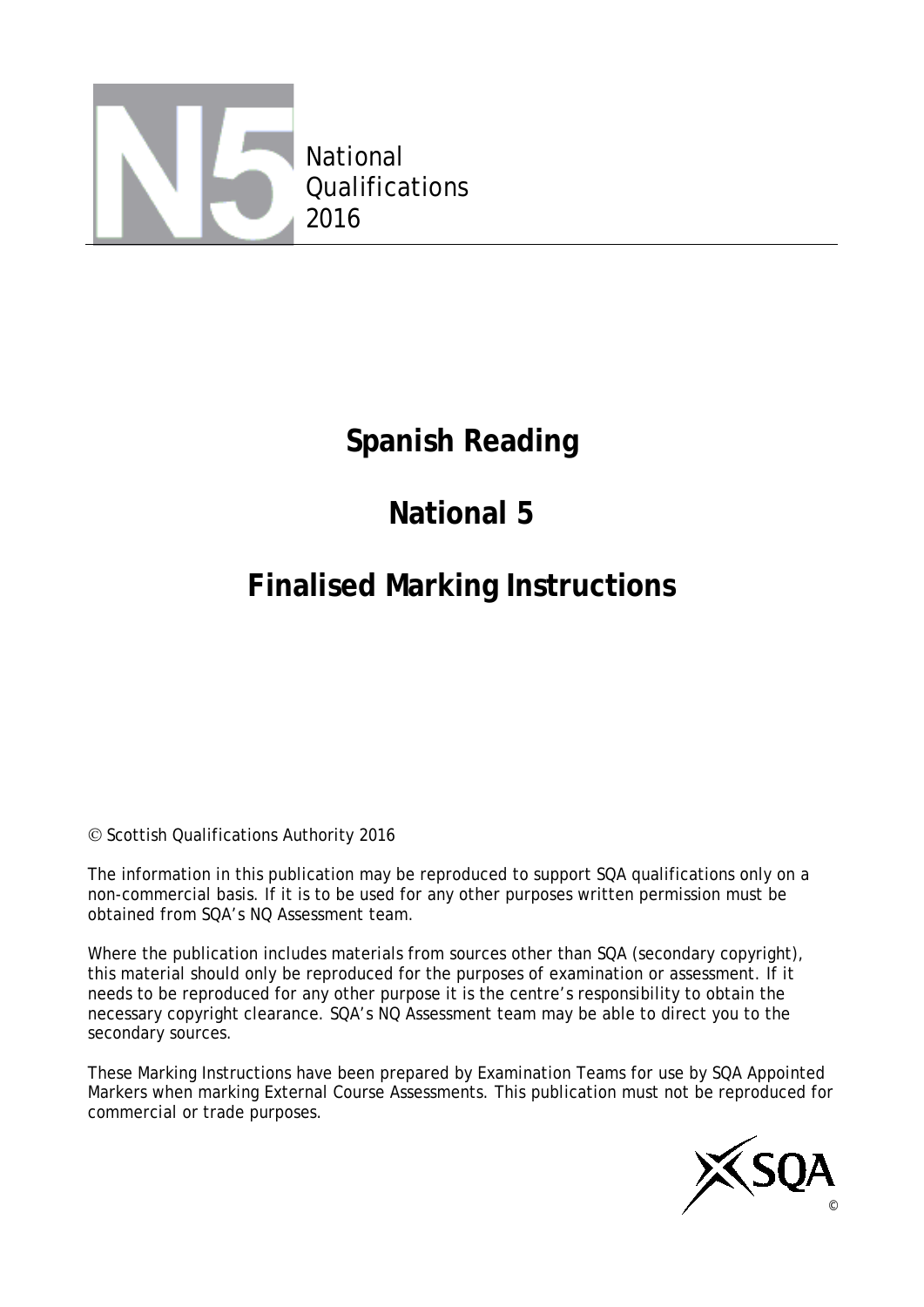#### **General Marking Principles for National 5 Spanish Reading**

*This information is provided to help you understand the general principles you must apply when marking candidate responses to questions in this Paper. These principles must be read in conjunction with the detailed marking instructions, which identify the key features required in candidate responses.*

- (a) Marks for each candidate response must always be assigned in line with these General Marking Principles and the Detailed Marking Instructions for this assessment.
- (b) Marking should always be positive. This means that, for each candidate response, marks are accumulated for the demonstration of relevant skills, knowledge and understanding: they are not deducted from a maximum on the basis of errors or omissions.
- (c) If a specific candidate response does not seem to be covered by either the principles or detailed Marking Instructions, and you are uncertain how to assess it, you must seek guidance from your Team Leader.
- (d) Award a mark to each answer. Marks are not transferable between questions.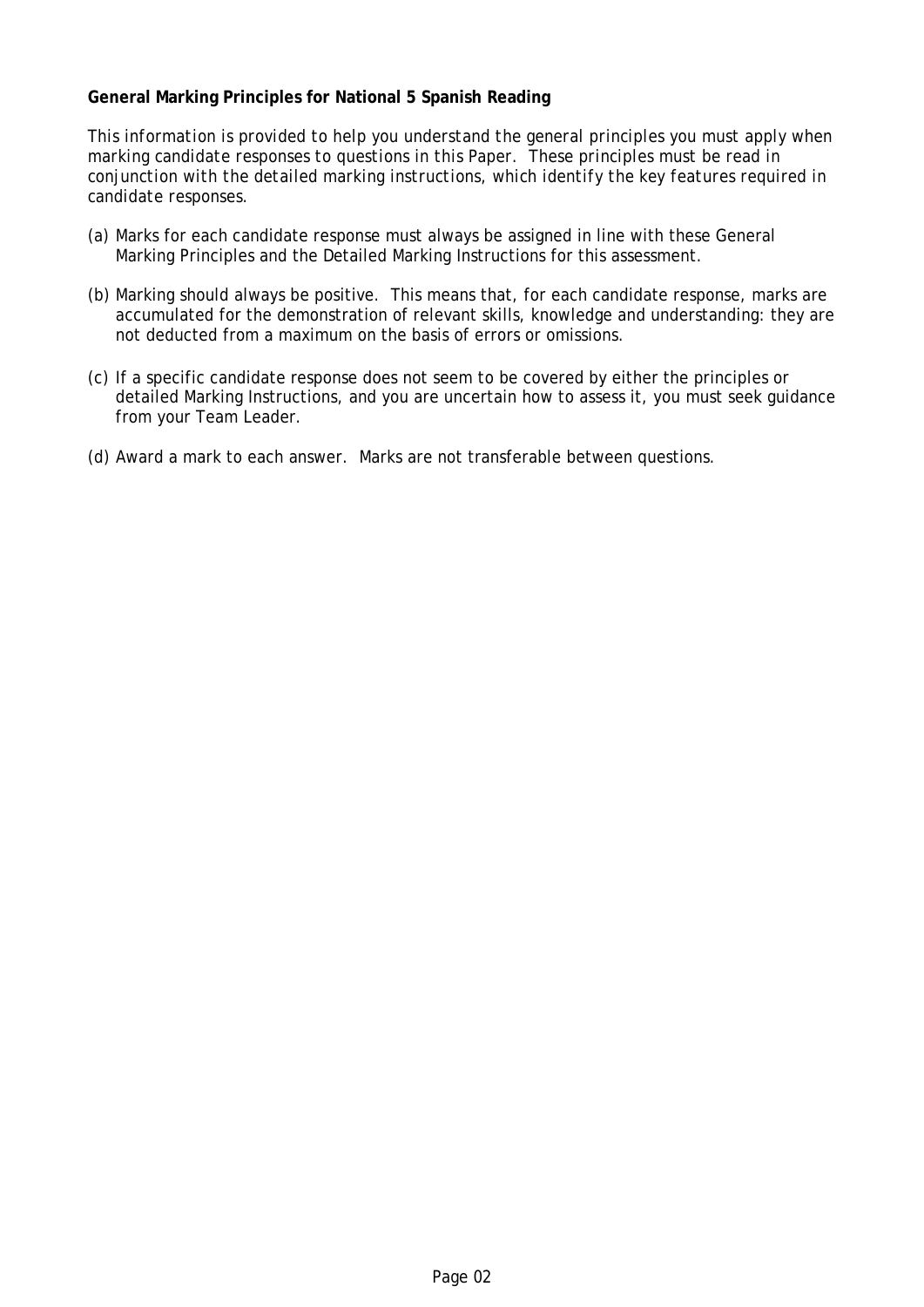### **Detailed Marking Instructions for each Question — Reading**

|               | Question |      | <b>Expected Answer(s)</b>                                                                                                                       |                | <b>Unacceptable Answers</b>                                                   |
|---------------|----------|------|-------------------------------------------------------------------------------------------------------------------------------------------------|----------------|-------------------------------------------------------------------------------|
| $\mathbf 1$ . | (a)      | (i)  | Over/more than 50 bags/bin bags<br>$\bullet$                                                                                                    |                | 50 bags/any other number                                                      |
|               |          | (i)  | (around) 10am/10 in the morning<br>$\bullet$                                                                                                    | 1              | In the morning/10pm/at 10/at 10 o'clock                                       |
|               | (b)      | (i)  | damage (to the coast)<br>$\bullet$                                                                                                              |                | Harm/hurt/pain                                                                |
|               |          | (i)  | cigarette butts/ends<br>$\bullet$<br>broken/smashed/pieces of glass<br>supermarket bags<br>(Any 2 from 3)                                       | $\overline{2}$ | Cigarettes<br>Glass/broken bottles<br>Shopping bags/plastic bags/carrier bags |
|               | (c)      |      | protect/maintain the beauty of the beach(es)/keep the<br>$\bullet$<br>beach beautiful                                                           | 1              | Protect the beach                                                             |
|               | (d)      |      | throwing/dropping waste/rubbish into the sea/ocean/<br>$\bullet$<br>water                                                                       | 1              | Residue(s)/things/leftovers/dropping rubbish on the<br>beach                  |
|               | (e)      | (i)  | the environment interests them/they are interested in<br>$\bullet$<br>the environment                                                           | 1              | The atmosphere/they care about/care for the<br>environment                    |
|               |          | (ii) | park clean-ups/clear-up/tidy up the park<br>$\bullet$<br>NB: ignore any mention of journey<br>school visits/visits to school/going to school(s) | $\overline{2}$ | Cleanliness in the park<br>Informational trip for pupils/tell pupils          |
|               |          |      |                                                                                                                                                 | (10)           |                                                                               |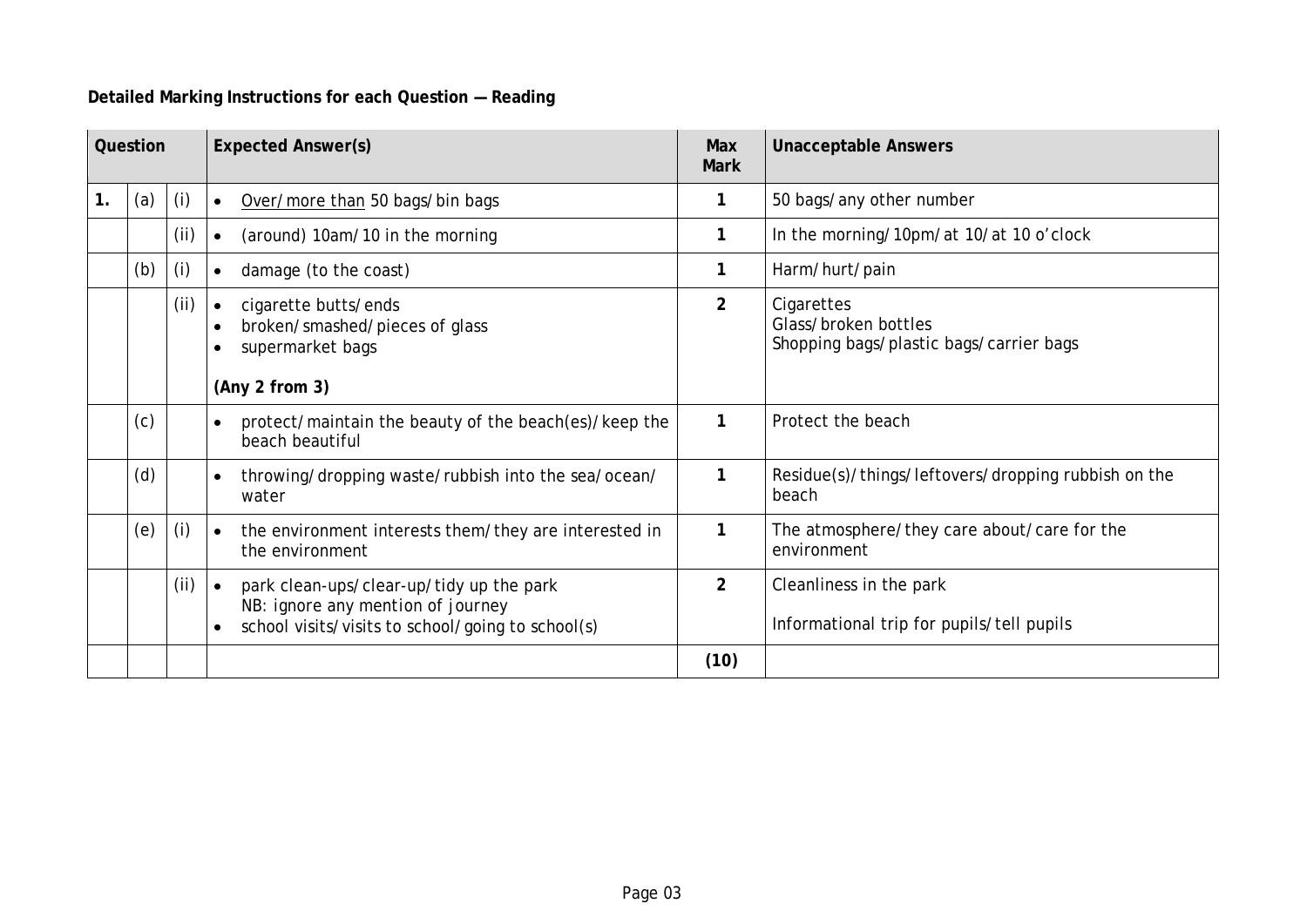|     | Question | <b>Expected Answer(s)</b>                                                                                                                                                                                                                                | Max<br><b>Mark</b> | <b>Unacceptable Answers</b>                                                                                                                                                                                                  |
|-----|----------|----------------------------------------------------------------------------------------------------------------------------------------------------------------------------------------------------------------------------------------------------------|--------------------|------------------------------------------------------------------------------------------------------------------------------------------------------------------------------------------------------------------------------|
| 2.  | (a)      | lack/shortage of/don't get enough/not having an<br>$\bullet$<br>education                                                                                                                                                                                | 1                  | Education/faults/flaws/problems of/bad/poor education                                                                                                                                                                        |
|     | (b)      | to recognise the (human) rights of girls<br>to address/solve/find a solution to the problems faced<br>by girls/their problems<br>to increase the number/amount of girls who complete/<br>get/have a (basic) education/schooling/school<br>(Any 2 from 3) | $\overline{2}$     | Children/kids/boys<br>Address the problems (no mention of 'their' or 'girls')                                                                                                                                                |
|     | (c)      | do not complete secondary/high school (education)<br>illiterate<br>NB: blanks must be in the correct order                                                                                                                                               | $\overline{2}$     | Have a secondary education<br>Illiterate wives/literate/not illiterate                                                                                                                                                       |
|     | (d)      | the least/less well-paid/badly paid (jobs)<br>the least/less valued jobs/less value<br>domestic service/housekeeping/household<br>chores/housework/house service/home service<br>(Any 2 from 3)                                                          | $\overline{2}$     | Jobs with no rewards/worse conditions<br>Jobs with no value/no values/less values/less<br>importance<br>Manual labour/house servant/butler/cleaners                                                                          |
| (e) |          | study/go to school for 1 more year/a year longer/<br>$\bullet$<br>another year<br>a chance of/access to better jobs/employment/get<br>better jobs<br>generate/earn/get more income/money for their<br>families                                           | 3                  | Study for a year/more years/more<br>Better job opportunities/better access to jobs/more<br>jobs/best jobs/better employability/more employment<br>opportunities/improved jobs<br>Bigger income/to provide for their families |
|     |          |                                                                                                                                                                                                                                                          | (10)               |                                                                                                                                                                                                                              |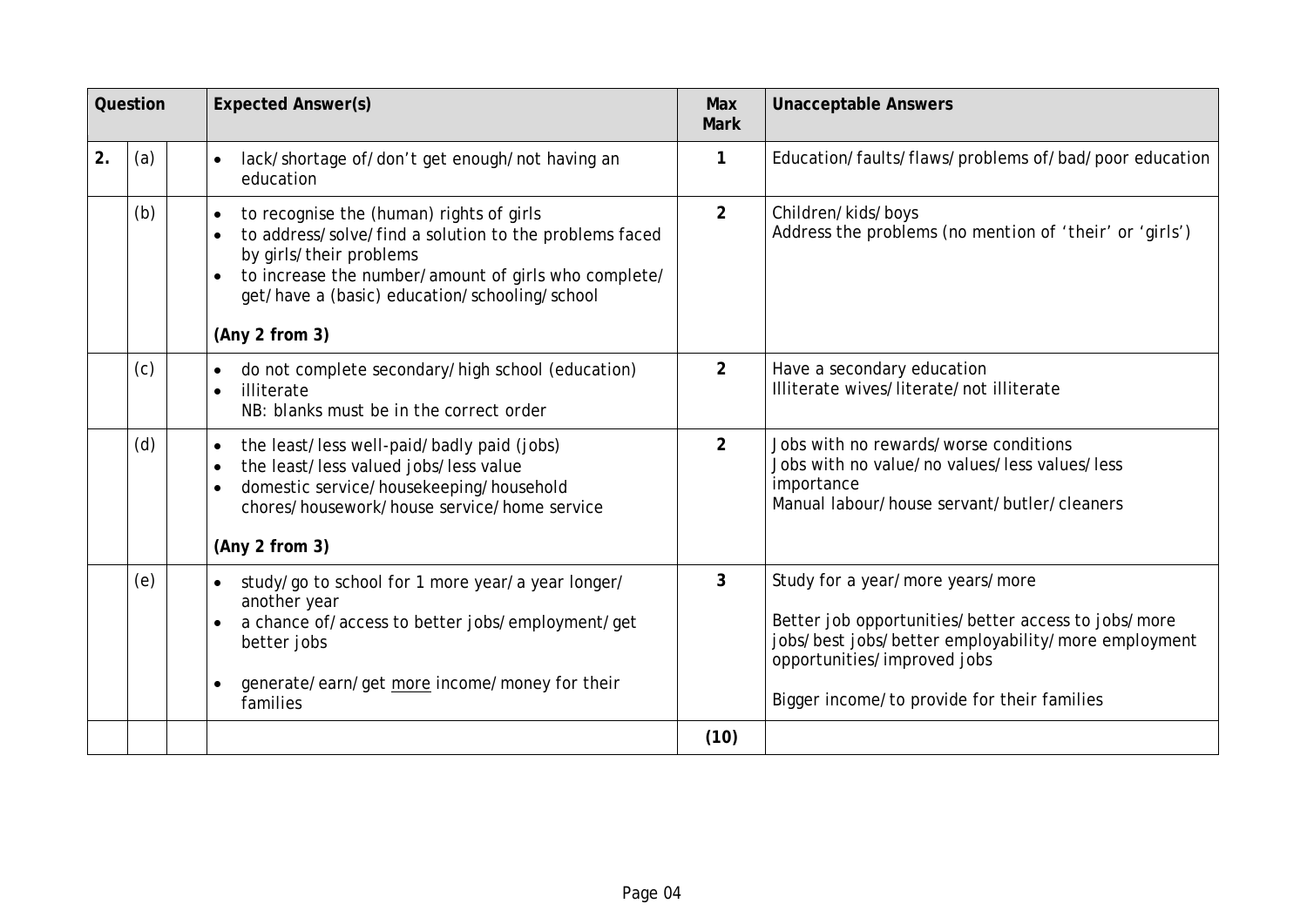|    | Question |     | <b>Expected Answer(s)</b>                                                                                                                                                                                                 |                | <b>Unacceptable Answers</b>                                                                                                                                                                                        |  |
|----|----------|-----|---------------------------------------------------------------------------------------------------------------------------------------------------------------------------------------------------------------------------|----------------|--------------------------------------------------------------------------------------------------------------------------------------------------------------------------------------------------------------------|--|
| 3. | (a)      |     | better/good/improved access to the internet<br>$\bullet$<br>communication technologies/technology to<br>communicate/communicate through technology                                                                        | $\overline{2}$ | Easy/more<br>Technology/communication/technology of the<br>communication/communications for technology/<br>technology communication/communication devices<br>Any Spanish words                                     |  |
|    | (b)      | (i) | increases productivity/more productive/improves<br>production<br>NB: ignore reference to employers/employees                                                                                                              | $\mathbf{1}$   |                                                                                                                                                                                                                    |  |
|    |          | (i) | balance work (life) with family/personal (life)/work-life<br>$\bullet$<br>balance                                                                                                                                         | $\mathbf{1}$   | Mix work/industrial and family/familiar/normal life                                                                                                                                                                |  |
|    | (c)      |     | she can be/stay in touch with/communicate<br>$\bullet$<br>with/contact her colleagues/workmates/co-workers<br>(online)<br>she can stay in touch/work/do this from home/café/park<br>NB: any 2 places needed               | $\overline{2}$ | Friends/companions/families/companies/customers/<br>employees<br>City/have meetings/appointments in/go to the home/<br>café/park                                                                                   |  |
|    | (d)      |     | she gets up/gets out of bed early<br>$\bullet$<br>she eats/has breakfast<br>she reads/checks/looks at emails<br>she puts on/wears/picks comfortable clothes<br>she walks/goes to the living room/lounge<br>(Any 3 from 5) | 3              | She wakes up early/she gets up<br>She prepares/makes breakfast<br>She sends/answers emails<br>She chooses clothes from the chest of drawers<br>She walks around/stays/sits/spends time in the living<br>room/salon |  |
|    | (e)      |     | BOTTOM BOX - Working from home has many advantages<br>$\bullet$<br>NB: if more than one box is ticked, 0 marks are awarded                                                                                                | $\mathbf{1}$   |                                                                                                                                                                                                                    |  |
|    |          |     |                                                                                                                                                                                                                           | (10)           |                                                                                                                                                                                                                    |  |

**[END OF MARKING INSTRUCTIONS]**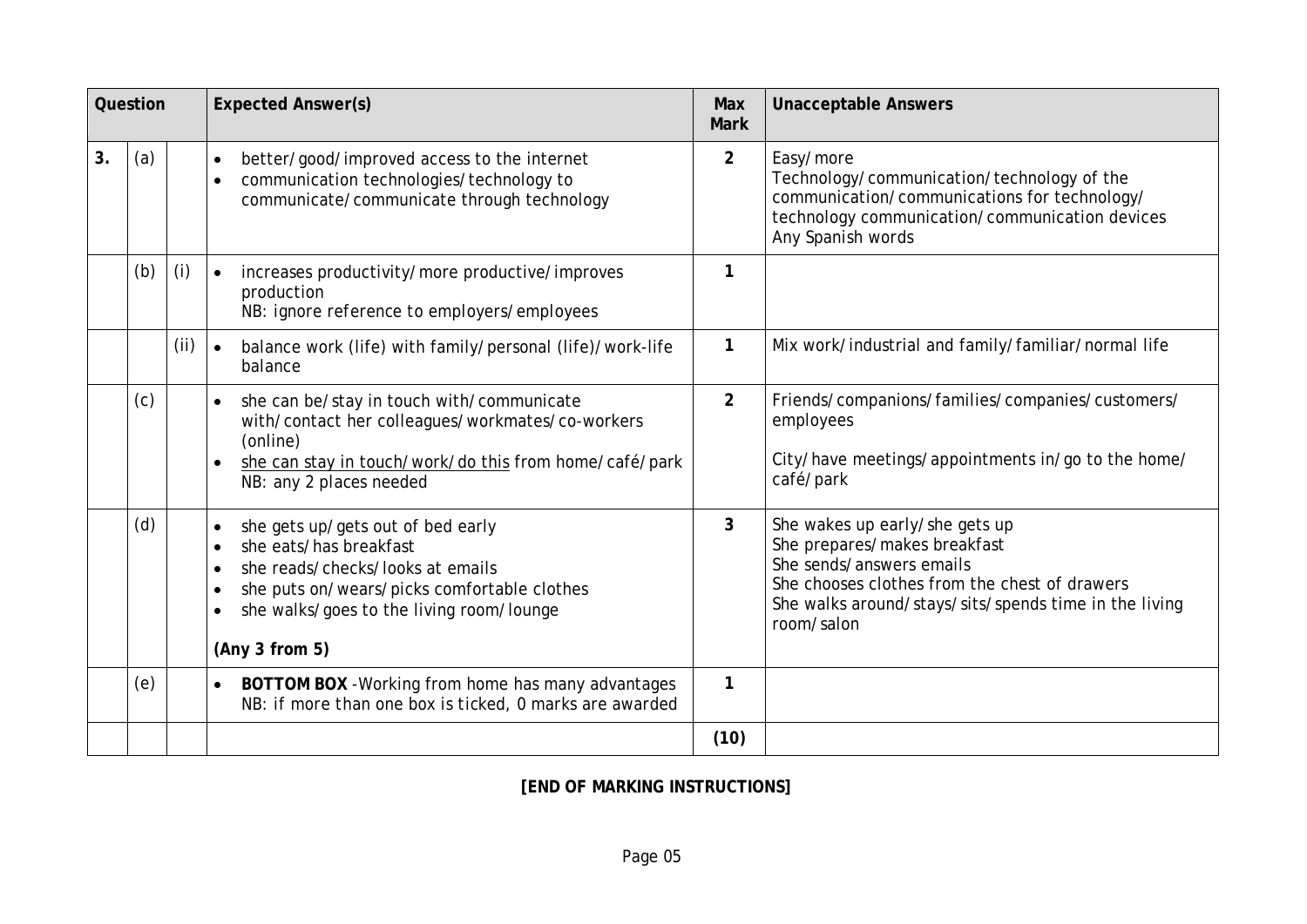

### **Spanish Writing**

# **National 5**

## **Finalised Marking Instructions**

© Scottish Qualifications Authority 2016

The information in this publication may be reproduced to support SQA qualifications only on a non-commercial basis. If it is to be used for any other purposes written permission must be obtained from SQA's NQ Assessment team.

Where the publication includes materials from sources other than SQA (secondary copyright), this material should only be reproduced for the purposes of examination or assessment. If it needs to be reproduced for any other purpose it is the centre's responsibility to obtain the necessary copyright clearance. SQA's NQ Assessment team may be able to direct you to the secondary sources.

These Marking Instructions have been prepared by Examination Teams for use by SQA Appointed Markers when marking External Course Assessments. This publication must not be reproduced for commercial or trade purposes.

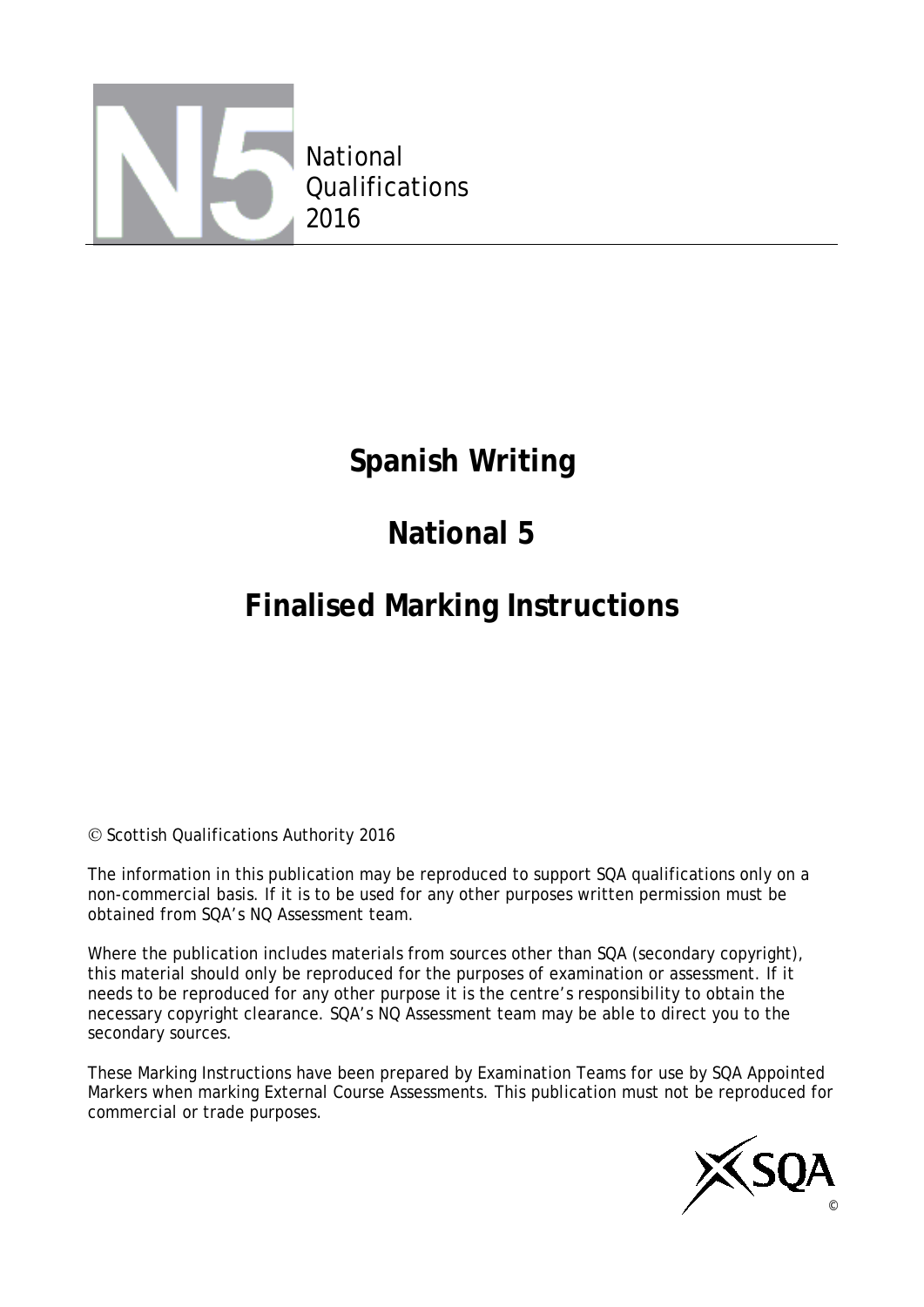#### **General Marking Principles for National 5 Spanish Writing**

*This information is provided to help you understand the general principles that you must apply when marking candidate responses to questions in this paper. These principles must be read in conjunction with the detailed Marking Instructions, which identify the key features required in candidate responses.* 

- **(a)** Candidates will write a piece of extended writing in the modern language by addressing six bullet points. These bullet points will follow on from a job-related scenario. The bullet points will cover the four contexts of society, learning, employability and culture to allow candidates to use and adapt learned material. The first four bullet points will be the same each year and the last two will change to suit the scenario. Candidates need to address these 'unpredictable bullet points' in detail to access the full range of marks.
- **(b)** With reference to *Content, Accuracy* and *Language resource*, assess the overall quality of the candidate's response and allocate it to a pegged mark. It is important to assess how candidates have addressed bullet points and detail in relation to this as highlighted in bold in *Content*.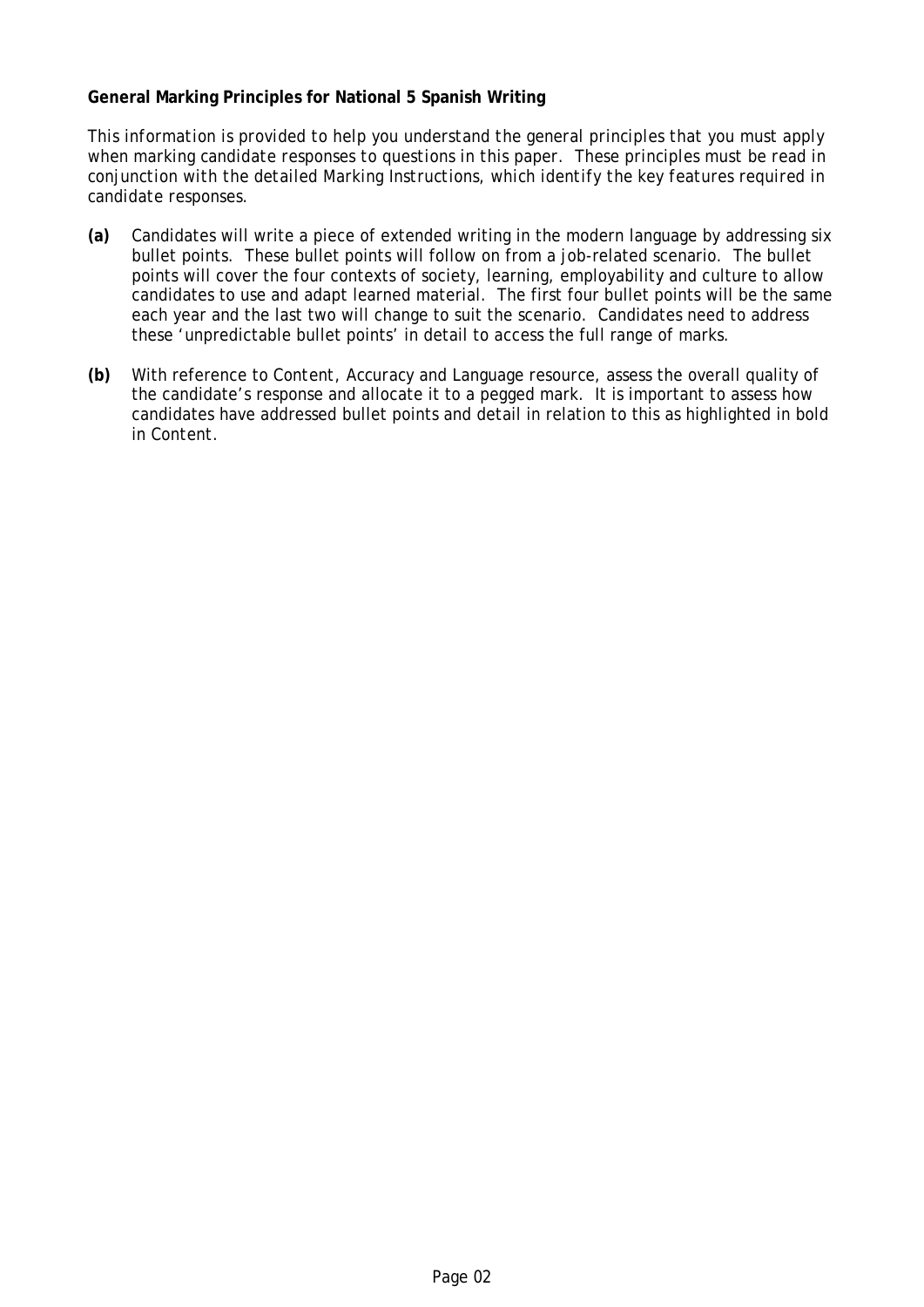| Category  | <b>Mark</b> | Content                                                                                                                                                                                                                                                                                                                                                                                                                                                                      | Accuracy                                                                                                                                                                                                                                                                                                                                                      | Language resource -<br>variety, range,<br>structures                                                                                                                                                                                                                                                                                                                                                                                                                                                         |
|-----------|-------------|------------------------------------------------------------------------------------------------------------------------------------------------------------------------------------------------------------------------------------------------------------------------------------------------------------------------------------------------------------------------------------------------------------------------------------------------------------------------------|---------------------------------------------------------------------------------------------------------------------------------------------------------------------------------------------------------------------------------------------------------------------------------------------------------------------------------------------------------------|--------------------------------------------------------------------------------------------------------------------------------------------------------------------------------------------------------------------------------------------------------------------------------------------------------------------------------------------------------------------------------------------------------------------------------------------------------------------------------------------------------------|
| Very good | 20          | The job advert has<br>been addressed in a<br>full and balanced<br>way. The candidate<br>uses detailed<br>language.<br>The candidate<br>addresses the advert<br>completely and<br>competently,<br>including<br>information in<br>response to both<br>unpredictable<br>bullet points.<br>A range of verbs/<br>verb forms, tenses<br>and constructions is<br>used.<br>Overall this comes<br>over as a competent,<br>well thought-out and<br>serious application<br>for the job. | The candidate<br>handles all aspects<br>of grammar and<br>spelling accurately,<br>although the<br>language may<br>contain one or two<br>minor errors.<br>Where the<br>candidate attempts<br>to use language<br>more appropriate<br>to Higher, a slightly<br>higher number of<br>inaccuracies need<br>not detract from<br>the overall very<br>good impression. | The candidate is<br>comfortable with the<br>first person of the verb<br>and generally uses a<br>different verb in each<br>sentence.<br>Some modal verbs and<br>infinitives may be used.<br>There is good use of<br>adjectives, adverbs and<br>prepositional phrases<br>and, where<br>appropriate, word<br>order. There may be a<br>range of tenses.<br>The candidate uses<br>co-ordinating<br>conjunctions and/or<br>subordinate clauses<br>where appropriate.<br>The language of the e-<br>mail flows well. |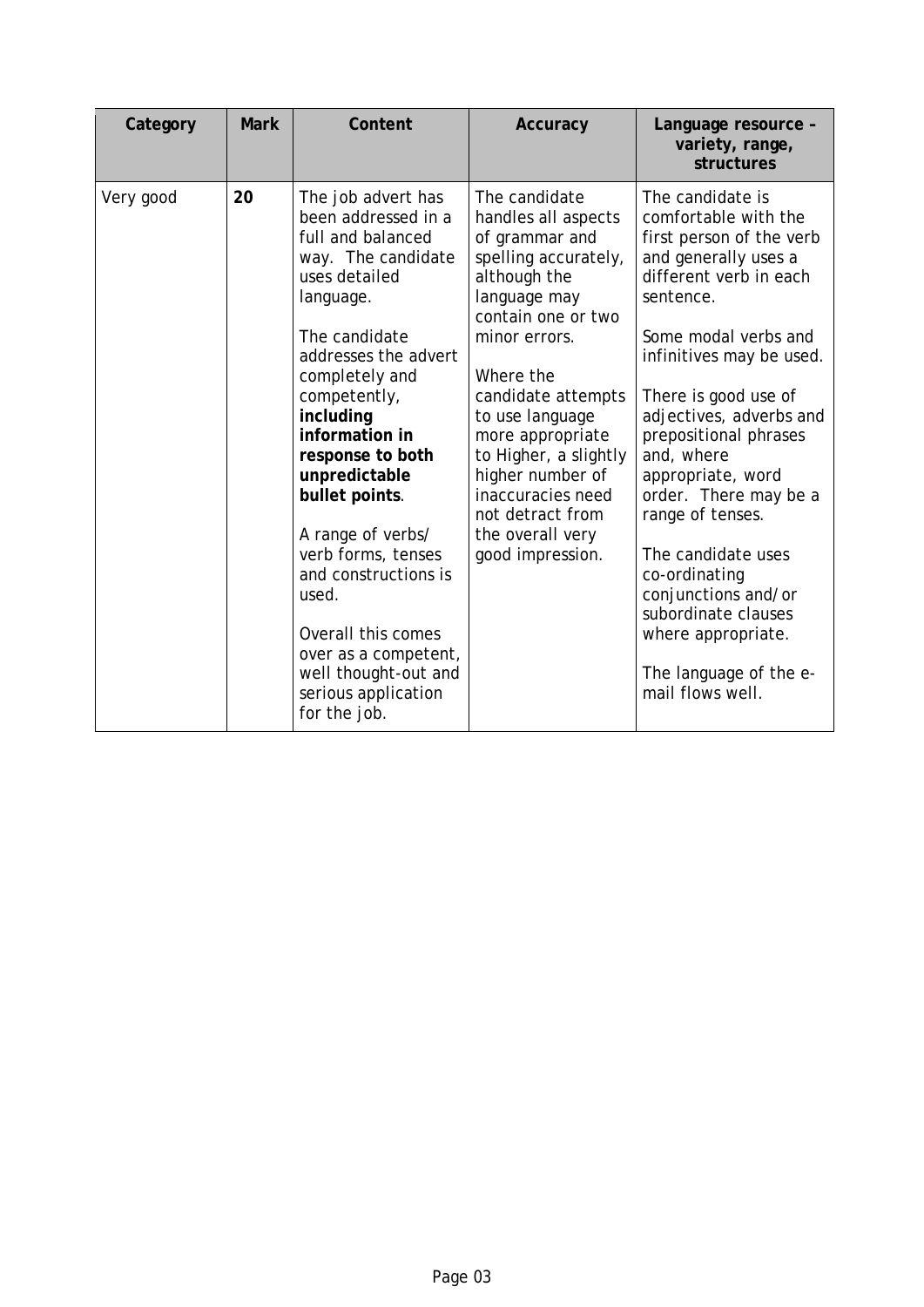| Category     | <b>Mark</b> | Content                                                                                                                                                                                                                                                                                                                                                                                     | Accuracy                                                                                                                                                                                                                                                                                                                                                                                                                                                                                                                                                                  | Language resource -<br>variety, range,<br>structures                                                                                                                                                                                                                                                                                                                                                                                                 |
|--------------|-------------|---------------------------------------------------------------------------------------------------------------------------------------------------------------------------------------------------------------------------------------------------------------------------------------------------------------------------------------------------------------------------------------------|---------------------------------------------------------------------------------------------------------------------------------------------------------------------------------------------------------------------------------------------------------------------------------------------------------------------------------------------------------------------------------------------------------------------------------------------------------------------------------------------------------------------------------------------------------------------------|------------------------------------------------------------------------------------------------------------------------------------------------------------------------------------------------------------------------------------------------------------------------------------------------------------------------------------------------------------------------------------------------------------------------------------------------------|
| Good         | 16          | The job advert has been<br>addressed competently.<br>There is less evidence of<br>detailed language.<br>The candidate uses a<br>reasonable range of<br>verbs/verb forms.<br>Overall, the candidate<br>has produced a genuine,<br>reasonably accurate<br>attempt at applying for<br>the specific job, even<br>though he/she may not<br>address one of the<br>unpredictable bullet<br>points. | The candidate<br>handles a range of<br>verbs fairly<br>accurately.<br>There are some<br>errors in spelling,<br>adjective endings<br>and, where<br>relevant, case<br>endings. Use of<br>accents is less<br>secure, where<br>appropriate.<br>Where the<br>candidate is<br>attempting to use<br>more complex<br>vocabulary and<br>structures, these<br>may be less<br>successful,<br>although basic<br>structures are used<br>accurately.<br>There may be one<br>or two examples of<br>inaccurate<br>dictionary use,<br>especially in the<br>unpredictable<br>bullet points. | There may be<br>repetition of verbs.<br>There may be examples<br>of listing, in particular<br>when referring to<br>school/college<br>experience, without<br>further amplification.<br>There may be one or<br>two examples of a co-<br>ordinating conjunction,<br>but most sentences are<br>simple sentences.<br>The candidate keeps to<br>more basic vocabulary,<br>particularly in response<br>to either or both<br>unpredictable bullet<br>points. |
| Satisfactory | 12          | The job advert has been<br>addressed fairly<br>competently.<br>The candidate makes<br>limited use of detailed<br>language.<br>The language is fairly<br>repetitive and uses a<br>limited range of verbs<br>and fixed phrases, eg I<br>like, I go, I play.                                                                                                                                   | The verbs are<br>generally correct,<br>but may be<br>repetitive.<br>There are quite a<br>few errors in other<br>parts of speech -<br>gender of nouns,<br>cases, singular/<br>plural confusion,<br>for instance.<br>Prepositions may be<br>missing, eg I go the<br>town.                                                                                                                                                                                                                                                                                                   | The candidate copes<br>with the first and third<br>person of a few verbs,<br>where appropriate.<br>A limited range of verbs<br>is used.<br>Sentences are basic and<br>mainly brief.<br>There is minimal use of<br>adjectives, probably<br>mainly after is eg<br>Chemistry is<br>interesting.                                                                                                                                                         |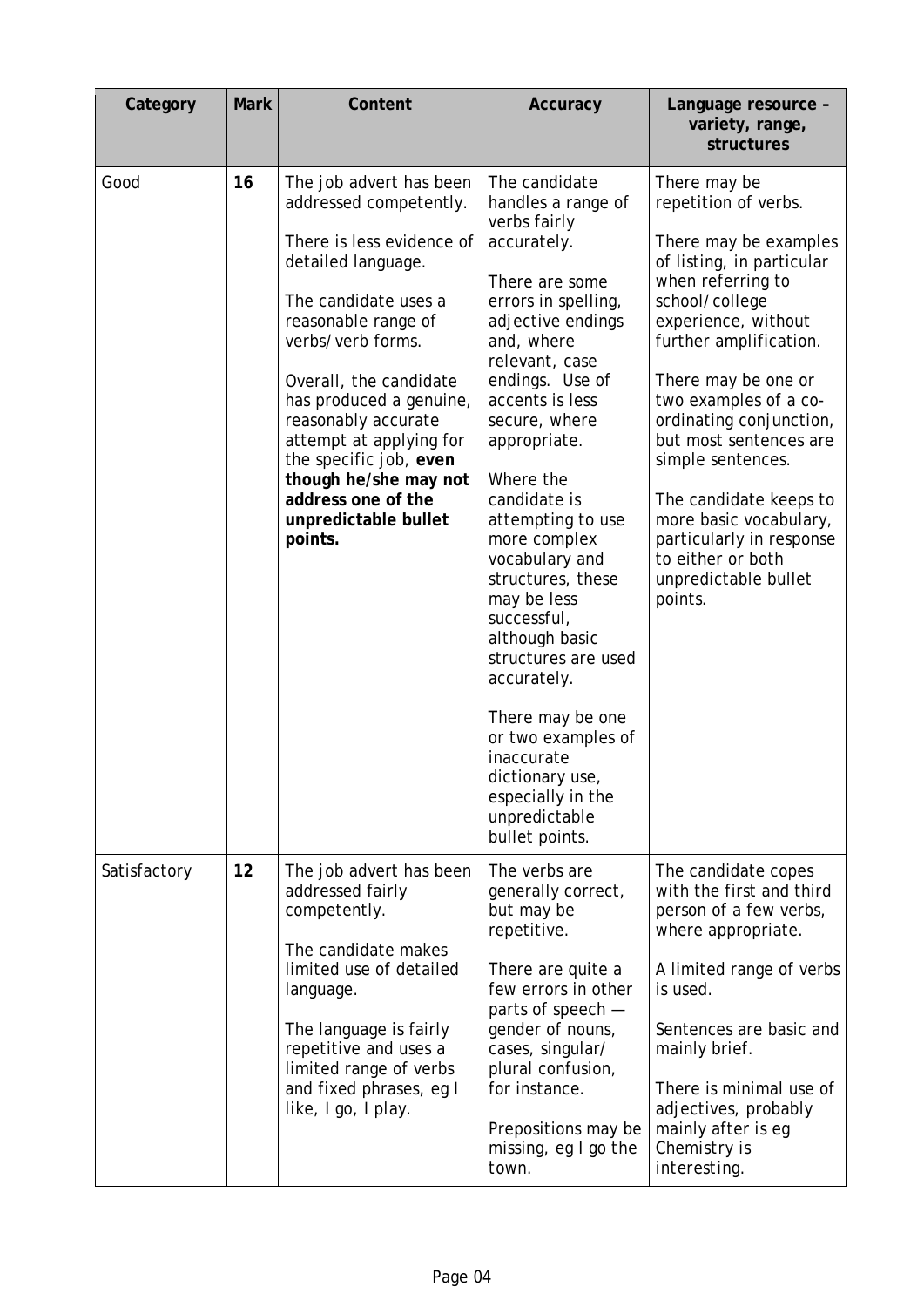| Category       | <b>Mark</b> | Content                                                                                                                                                                                                                                                                                                                                                                                                                                                                                                      | Accuracy                                                                                                                                                                                                                                                                                                                                                                                                          | Language resource -<br>variety, range,<br>structures                                                                                                                                                                                                                                                              |
|----------------|-------------|--------------------------------------------------------------------------------------------------------------------------------------------------------------------------------------------------------------------------------------------------------------------------------------------------------------------------------------------------------------------------------------------------------------------------------------------------------------------------------------------------------------|-------------------------------------------------------------------------------------------------------------------------------------------------------------------------------------------------------------------------------------------------------------------------------------------------------------------------------------------------------------------------------------------------------------------|-------------------------------------------------------------------------------------------------------------------------------------------------------------------------------------------------------------------------------------------------------------------------------------------------------------------|
|                |             | The candidate copes<br>fairly well with areas<br>of personal details,<br>education, skills,<br>interests and work<br>experience but does<br>not deal fully with<br>the two<br>unpredictable bullet<br>points and indeed<br>may not address<br>either or both of the<br>unpredictable bullet<br>points.<br>On balance however<br>the candidate has<br>produced a<br>satisfactory job<br>application in the<br>specific language.                                                                              | Overall, there is<br>more correct than<br>incorrect.                                                                                                                                                                                                                                                                                                                                                              | The candidate has a<br>weak knowledge of<br>plurals.<br>There may be several<br>spelling errors, eg<br>reversal of vowel<br>combinations.                                                                                                                                                                         |
| Unsatisfactory | 8           | The job advert has<br>been addressed in an<br>uneven manner and/<br>or with insufficient<br>use of detailed<br>language.<br>The language is<br>repetitive, eg I like,<br>I go, I play may<br>feature several<br>times.<br>There may be little<br>difference between<br>Satisfactory and<br>Unsatisfactory.<br>Either or both of<br>the unpredictable<br>bullet points may<br>not have been<br>addressed.<br>There may be one<br>sentence which is<br>not intelligible to a<br>sympathetic native<br>speaker. | Ability to form<br>tenses is<br>inconsistent.<br>There are errors in<br>many other parts of<br>speech $-$ gender of<br>nouns, cases,<br>singular/plural<br>confusion, for<br>instance.<br>Several errors are<br>serious, perhaps<br>showing mother<br>tongue<br>interference.<br>The detail in the<br>unpredictable<br>bullet points may<br>be very weak.<br>Overall, there is<br>more incorrect than<br>correct. | The candidate copes<br>mainly only with the<br>personal language<br>required in bullet<br>points 1 and 2.<br>The verbs "is" and<br>"study" may also be<br>used correctly.<br>Sentences are basic.<br>An English word may<br>appear in the writing.<br>There may be an<br>example of serious<br>dictionary misuse. |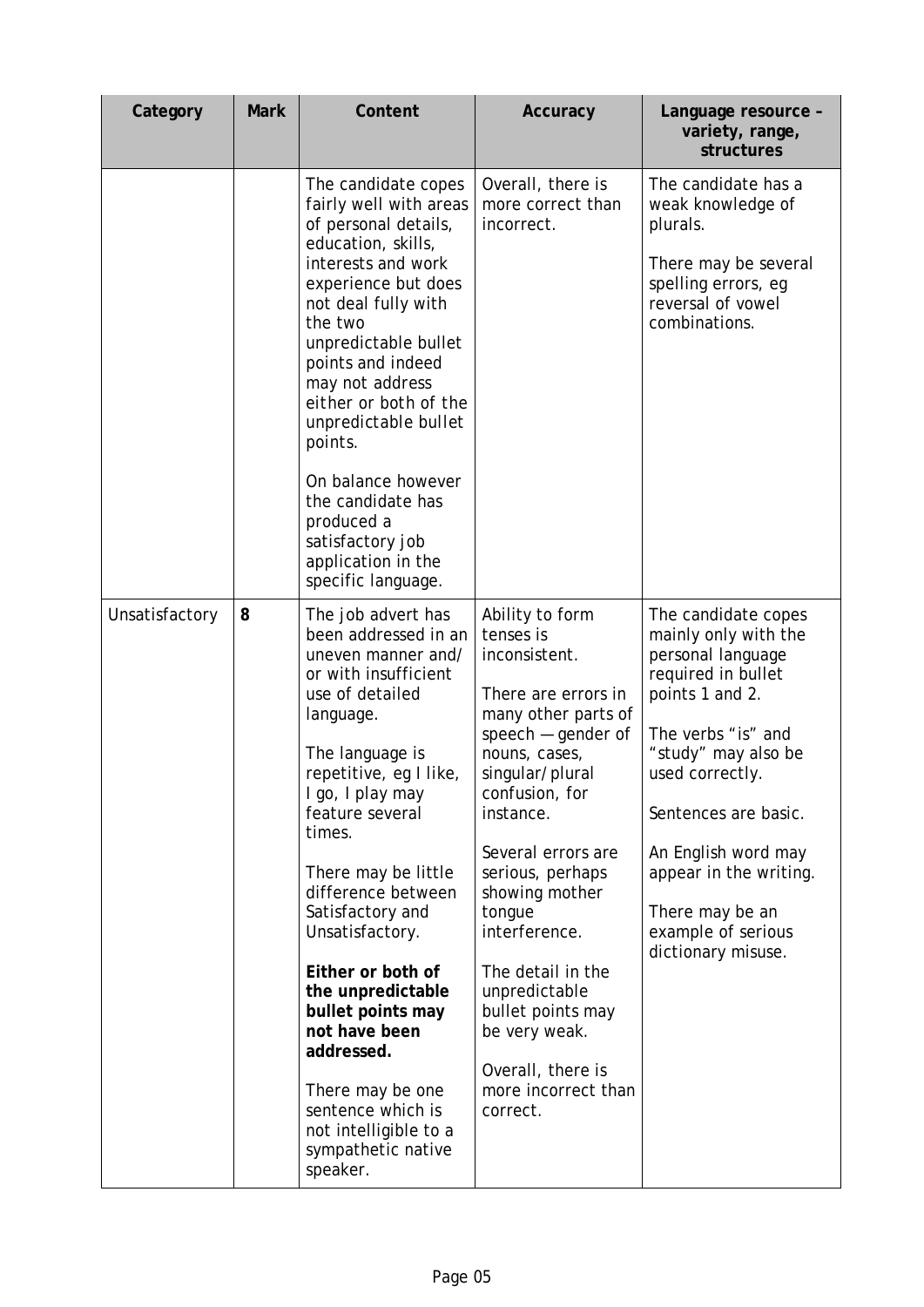| Category  | <b>Mark</b> | Content                                                                                                                                                                                                                                                                                                                                                | Accuracy                                                                                                                                                                                                                                                                                   | Language resource -<br>variety, range,<br>structures                                                                                                                                                                                                                                                                                                                                                                                                      |
|-----------|-------------|--------------------------------------------------------------------------------------------------------------------------------------------------------------------------------------------------------------------------------------------------------------------------------------------------------------------------------------------------------|--------------------------------------------------------------------------------------------------------------------------------------------------------------------------------------------------------------------------------------------------------------------------------------------|-----------------------------------------------------------------------------------------------------------------------------------------------------------------------------------------------------------------------------------------------------------------------------------------------------------------------------------------------------------------------------------------------------------------------------------------------------------|
| Poor      | 4           | The candidate has<br>had considerable<br>difficulty in<br>addressing the job<br>advert. There is<br>little evidence of the<br>use of detailed<br>language.<br>Three or four<br>sentences may not<br>be understood by a<br>sympathetic native<br>speaker.<br>Either or both of<br>the unpredictable<br>bullet points may<br>not have been<br>addressed. | Many of the verbs<br>are incorrect.<br>There are many<br>errors in other<br>parts of speech -<br>personal pronouns,<br>gender of nouns,<br>cases, singular/<br>plural confusion,<br>prepositions, for<br>instance.<br>The language is<br>probably inaccurate<br>throughout the<br>writing. | The candidate cannot<br>cope with more than<br>one or two basic verbs.<br>The candidate displays<br>almost no knowledge of<br>the present tense of<br>verbs.<br>Verbs used more than<br>once may be written<br>differently on each<br>occasion.<br>Sentences are very<br>short.<br>The candidate has a<br>very limited<br>vocabulary.<br>Several English words<br>may appear in the<br>writing.<br>There are examples of<br>serious dictionary<br>misuse. |
| Very poor | $\mathbf 0$ | The candidate is<br>unable to address<br>the job advert.<br>The two<br>unpredictable<br>bullet points may<br>not have been<br>addressed.<br>Very little is<br>intelligible to a<br>sympathetic native<br>speaker.                                                                                                                                      | Virtually nothing is<br>correct.                                                                                                                                                                                                                                                           | The candidate may only<br>cope with the verbs to<br>have and to be.<br>Very few words are<br>written correctly in the<br>modern language.<br>English words are used.<br>There may be several<br>examples of mother<br>tongue interference.<br>There may be several<br>examples of serious<br>dictionary misuse.                                                                                                                                           |

### **[END OF MARKING INSTRUCTIONS]**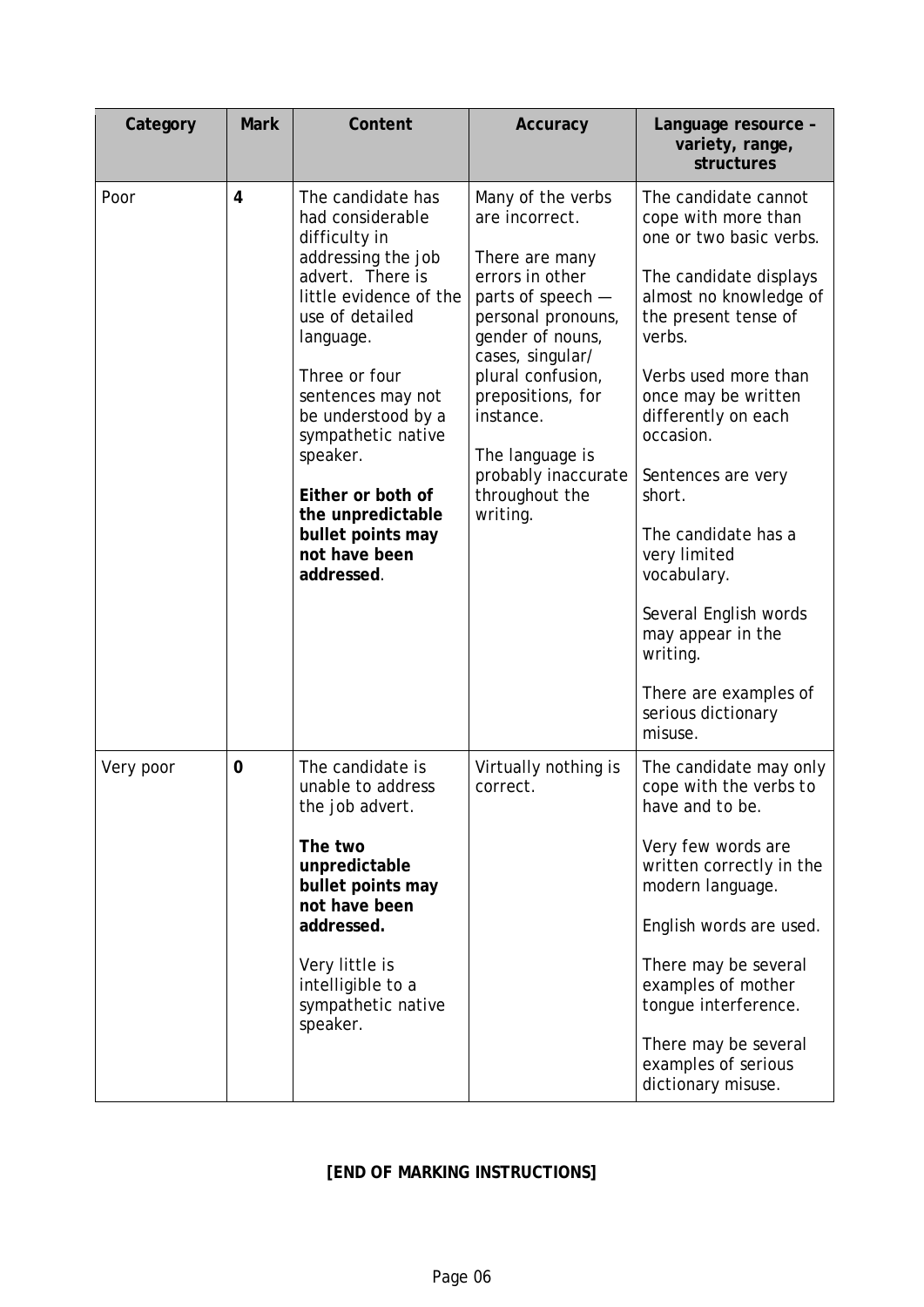

### **Spanish Listening**

## **National 5**

### **Finalised Marking Instructions**

### © Scottish Qualifications Authority 2016

The information in this publication may be reproduced to support SQA qualifications only on a non-commercial basis. If it is to be used for any other purposes written permission must be obtained from SQA's NQ Assessment team.

Where the publication includes materials from sources other than SQA (secondary copyright), this material should only be reproduced for the purposes of examination or assessment. If it needs to be reproduced for any other purpose it is the centre's responsibility to obtain the necessary copyright clearance. SQA's NQ Assessment team may be able to direct you to the secondary sources.

These Marking Instructions have been prepared by Examination Teams for use by SQA Appointed Markers when marking External Course Assessments. This publication must not be reproduced for commercial or trade purposes.

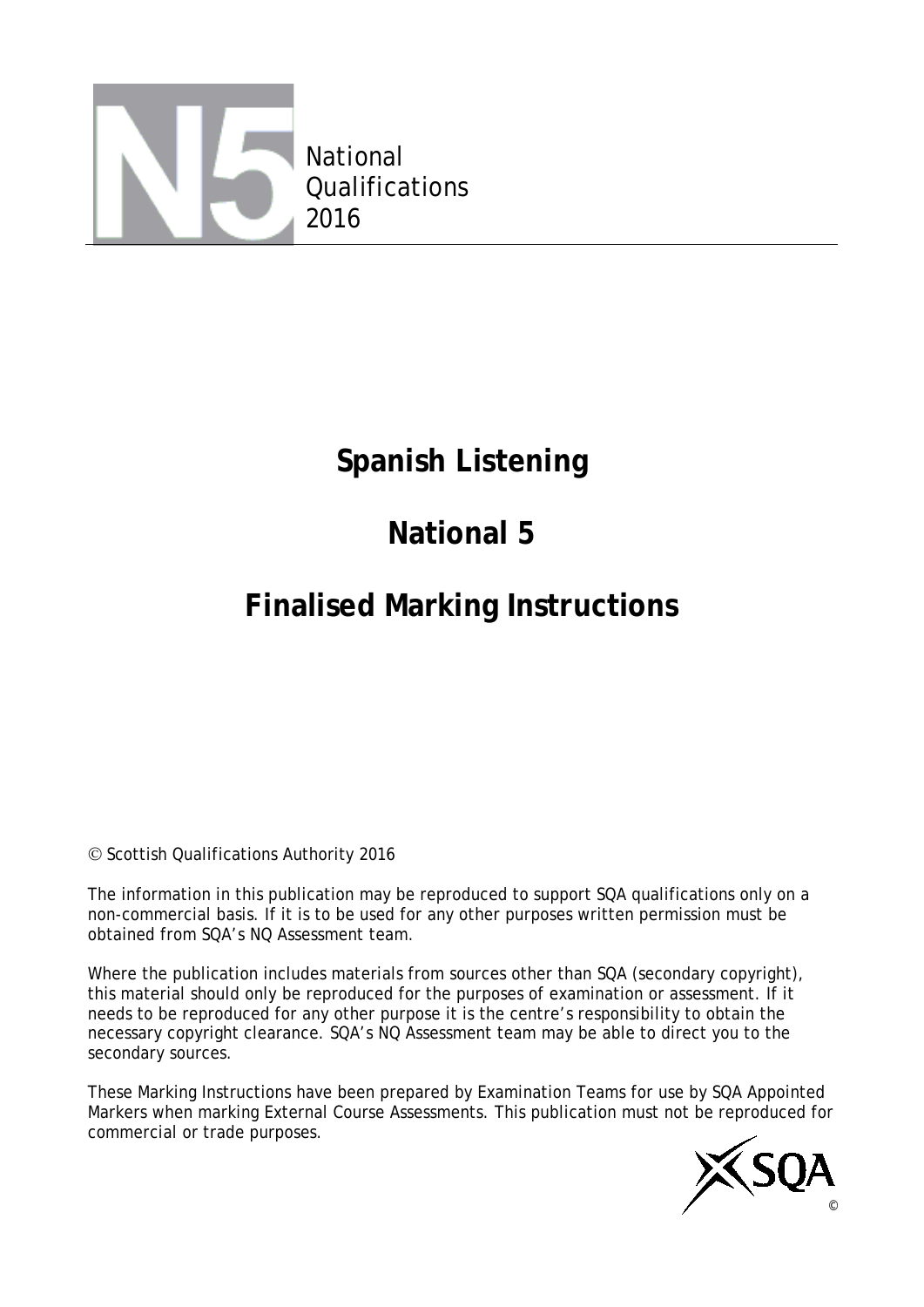#### **General Marking Principles for National 5 Spanish Listening**

*This information is provided to help you understand the general principles you must apply when marking candidate responses to questions in this Paper. These principles must be read in conjunction with the detailed marking instructions, which identify the key features required in candidate responses.*

- **(a)** Marks for each candidate response must always be assigned in line with these General Marking Principles and the Detailed Marking Instructions for this assessment.
- **(b)** Marking should always be positive. This means that, for each candidate response, marks are accumulated for the demonstration of relevant skills, knowledge and understanding: they are not deducted from a maximum on the basis of errors or omissions.
- **(c)** If a specific candidate response does not seem to be covered by either the principles or detailed Marking Instructions, and you are uncertain how to assess it, you must seek guidance from your Team Leader.
- **(d)** The Marking Instructions indicate the essential idea that a candidate should provide for each answer.
- **(e)** The answers for each question must come from the item.
- **(f)** The assessment of overall purpose is always a supported question (for example, a grid) in Item 1.
- **(g)** There are a number of supported marks across the two items. Where there are supported marks in the form of a grid, award zero marks where a candidate ticks all boxes.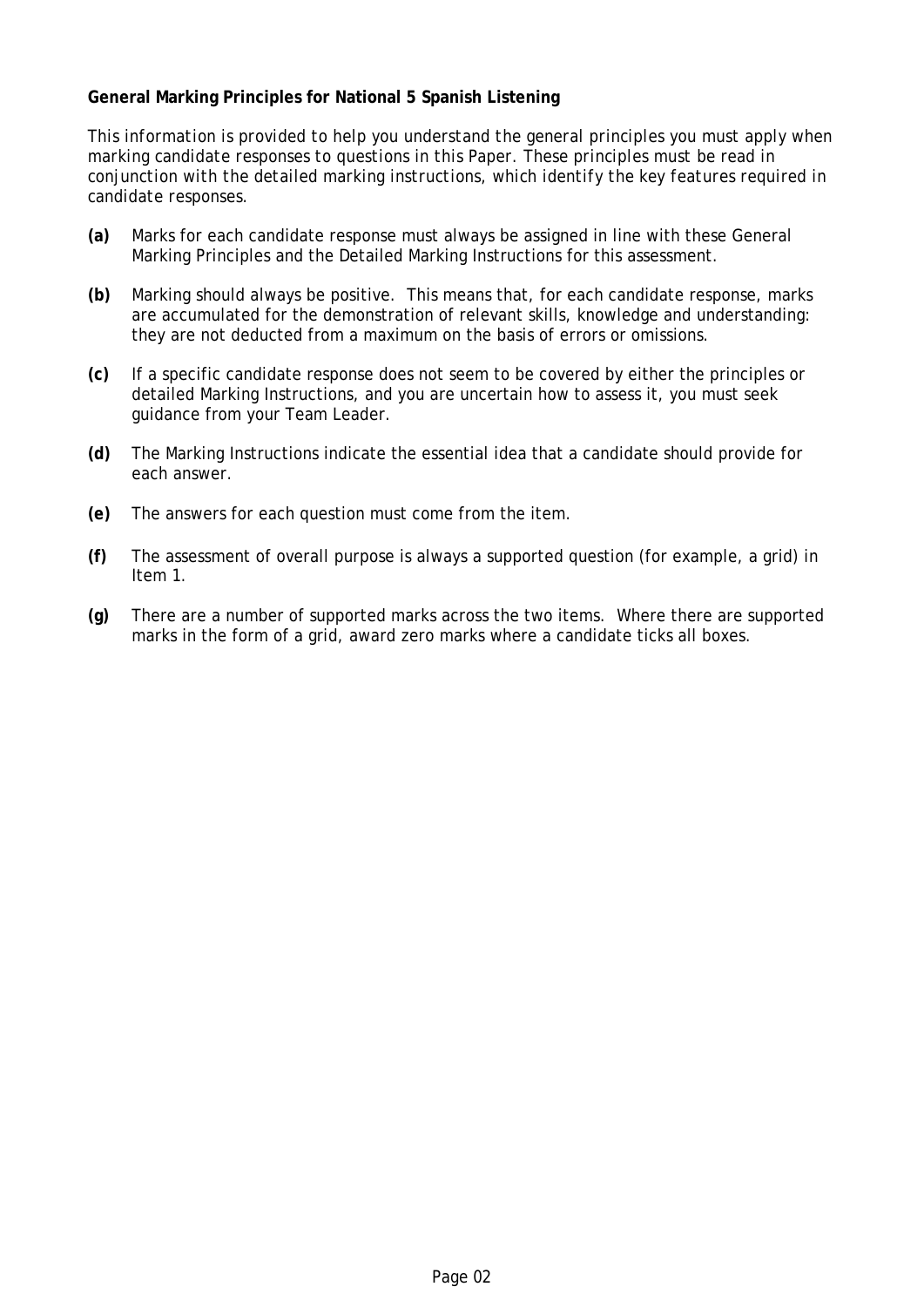### **Detailed Marking Instructions for each Question**

| Question |     | <b>Expected Answer(s)</b>                                                                                                          | Max<br><b>Mark</b> | <b>Unacceptable Answers</b>                                                                                                                                     |  |
|----------|-----|------------------------------------------------------------------------------------------------------------------------------------|--------------------|-----------------------------------------------------------------------------------------------------------------------------------------------------------------|--|
| 1.       | (a) | in the morning/every morning/when she gets up<br>$\bullet$<br>an hour and a half/1 hour 30 mins                                    | $\overline{2}$     | when she wakes up<br>1 hour                                                                                                                                     |  |
|          | (b) | grandfather/grandpa/papa/granda<br>$\bullet$                                                                                       | 1                  | grandmother/gran/grandparent(s)<br>any other family member                                                                                                      |  |
|          | (c) | romance/romantic/love(novels/stories/books)<br>$\bullet$                                                                           | 1                  |                                                                                                                                                                 |  |
|          | (d) | a little/a bit/quite/slightly boring<br>$\bullet$<br>not realistic/unrealistic                                                     | $\mathbf{1}$       | boring<br>very/too boring<br>not real                                                                                                                           |  |
|          |     | (Any 1 from 2)                                                                                                                     |                    |                                                                                                                                                                 |  |
|          | (e) | to download apps/applications<br>$\bullet$<br>to shop/buy/shopping (online)/buying things/stuff<br>$\bullet$<br>/internet shopping | $\overline{2}$     | uses apps/buys apps/apps (no verb)<br>downloads<br>downloads games/music/songs<br>internet/surfs the net<br>mention of buying specific things like books, games |  |
|          | (f) | BOX 2 - she reads for enjoyment<br>$\bullet$<br>NB: If more than one box is ticked, 0 marks are awarded                            | 1                  |                                                                                                                                                                 |  |
|          |     |                                                                                                                                    | (8)                |                                                                                                                                                                 |  |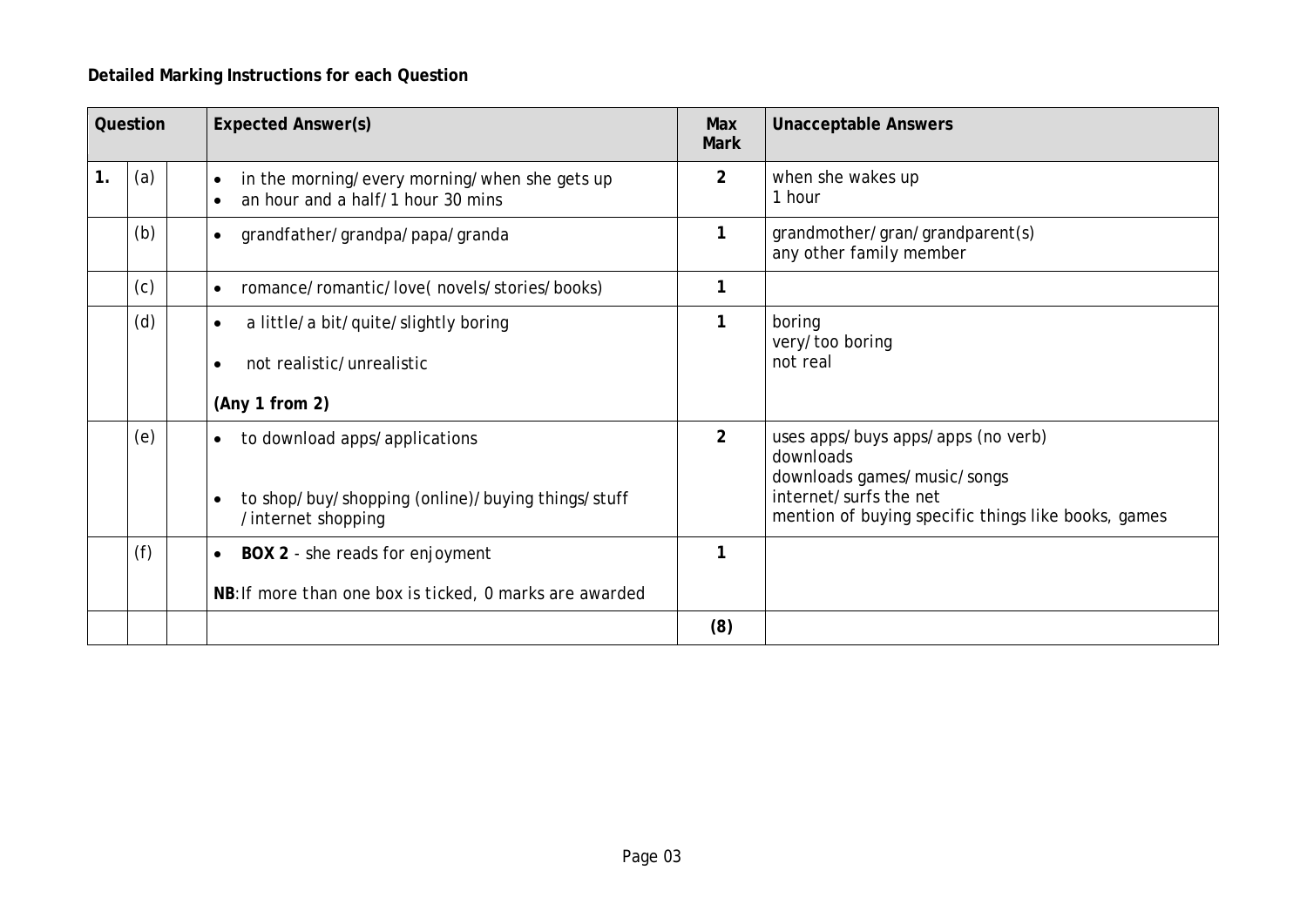|    | Question |      | <b>Expected Answer(s)</b>                                                                                                                                                                     |                | <b>Unacceptable Answers</b>                                                                                                           |  |
|----|----------|------|-----------------------------------------------------------------------------------------------------------------------------------------------------------------------------------------------|----------------|---------------------------------------------------------------------------------------------------------------------------------------|--|
| 2. | (a)      |      | two years/summers ago<br>$\bullet$                                                                                                                                                            | 1              | two years<br>when she was two/twelve years old                                                                                        |  |
|    | (b)      |      | four days<br>$\bullet$                                                                                                                                                                        | $\mathbf{1}$   | all weekend/four hours/four weeks                                                                                                     |  |
|    | (c)      |      | (she can see) different artists/<br>groups/bands/musicians/singers on the same<br>day/throughout the day/on the one day                                                                       | $\mathbf{1}$   | on different days<br>every/each day<br>it is phenomenal<br>in the same place                                                          |  |
|    | (d)      |      | cinema/films/movies<br>$\bullet$<br>theatre/plays<br>$\bullet$<br>competitions/contests<br>dance/dancing<br>exhibitions/shows<br>(Any 2 from 5)                                               | $\overline{2}$ | game shows/games<br>dancers/dance clubs/courses<br>exposition/expeditions/the shows                                                   |  |
|    | (e)      |      | to have a rest/to relax/chill out<br>to meet/to get to know people from all over the<br>world/from other countries                                                                            | $\overline{2}$ | sleep<br>make friends<br>to meet everyone                                                                                             |  |
|    | (f)      | (i)  | her parents don't like it/camping<br>$\bullet$                                                                                                                                                | 1              | she doesn't like camping/they don't like camping<br>because she went with her parents<br>her parents didn't want to camp              |  |
|    |          | (ii) | in her uncle's house/home/with her uncle/at her<br>uncle's<br>in a house in the centre of the town/village<br>$\bullet$<br>in a house in a nearby town/village<br>$\bullet$<br>(Any 1 from 3) | 1              | aunt or any other family member<br>a house in the centre/in the town/nearby/near the<br>festival<br>in the centre/in the town<br>city |  |